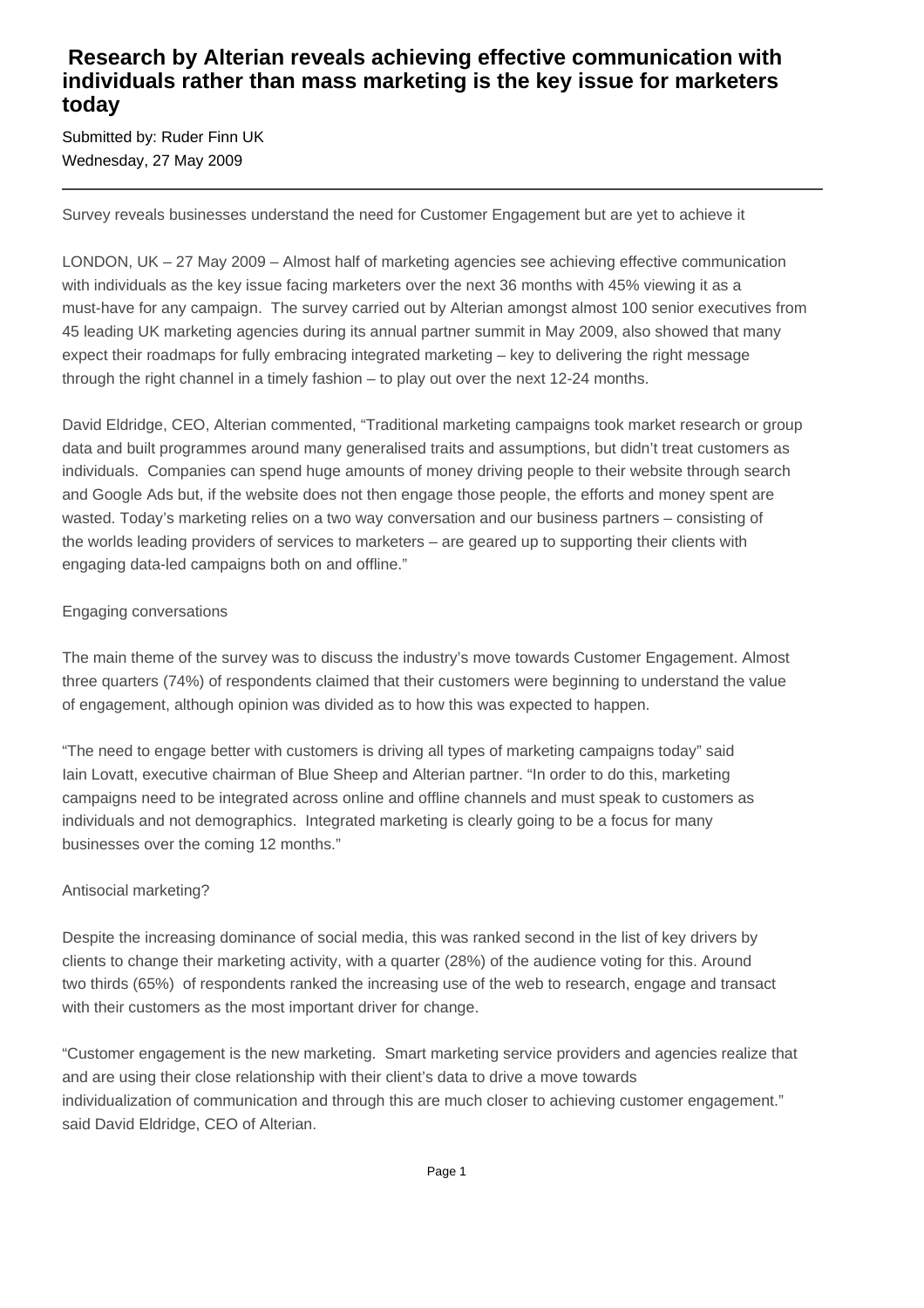He continued, "The research amongst our event's audience backs up this strategy and that of David Frankland at Forrester in his recent report into the MSP market\*, underlining the need for technology that can support integrated campaigns and move beyond targeted marketing to addressing and engaging with customers as individuals. It is an exciting time for Alterian as we work with our partners and end user marketers to implement our range of new technology that underpins customer engagement."

# Notes to Editors:

Alterian polled a total of 45 marketing agencies such as Acxiom, RAPP and Targetbase Claydon Heeley during its annual partner event on May 21st 2009 and discussed the future of the industry, trends around integrated marketing, social media and customer engagement.

# Below are the responses:

My customers understand the value of "Engagement" (allowing companies to have one-on-one conversations with their customers and prospects)? 

# Responses - 69

- 1. Strongly Agree 24.64%
- 2. Somewhat Agree 49.28%
- 3. Somewhat Disagree 26.09%
- 4. Strongly Disagree 0.00%

Which of these do you hear most often from clients as being the key driver of change in their activity today : 

## Responses - 68

1. Increasing use of the web to research, engage and transact by their customers and needing to respond to this  $-64.71%$ 

- 2. Marketing becoming a two way conversation needing to embrace social media 27.94%
- 3. Consumers being increasingly sensitive to invasive marketing 4.41%
- 4. The need to reduce waste and respond to the green agenda 2.94%

Forrester has identified a clear trend towards the agency of the future. How similar is this to your own company vision? 

## Responses - 60

- 1. Very similar 45.00%
- 2. Quite similar 38.33%
- 3. Somewhat different 16.67%
- 4. Completely different 0.00%

How relevant do you think website individualisation will be for marketers over the next 1-3 years?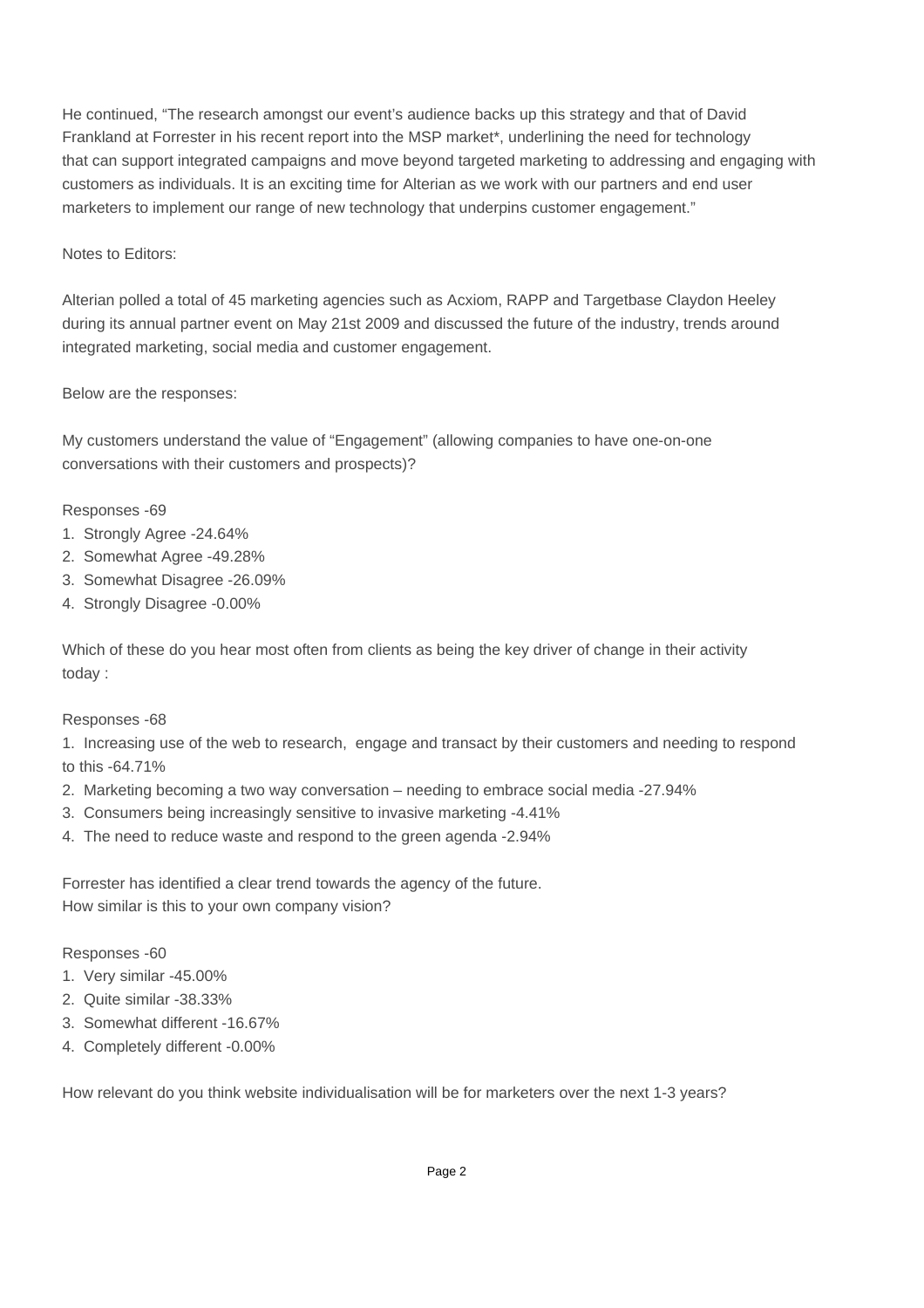Responses - 66

- 1. A critical "must have" for online marketing 45.45%
- 2. Relevant to many of my clients 43.94%
- 3. Only relevant to a small number of the largest organisations 9.09%
- 4. Never relevant 1.52%

How receptive do you think your clients are to embracing Alterian's integrated approach to marketing? 

Responses - 65

- 1. Ready now 9.23%
- 2. Ready in the medium term  $(6-12 \text{ months}) 13.85\%$
- 3. Ready in the longer term (1-2 years) 70.77%
- 4. Ready in 3 years+ 6.15%

How often do your clients consider digital in their marketing campaigns?

Responses - 62

- 1. Always 53.23%
- 2. Quite often 37.10%
- 3. Occasionally 4.84%
- 4. Never 4.84%

How has this changed since this time a year ago? 

Responses - 58

- 1. Increased significantly 41.38%
- 2. Increased a little 46.55%
- 3. Not increased at all 12.07%

My customers understand the value of intelligent, analytically led email? 

Responses - 59

- 1. Strongly Agree 10.17%
- 2. Somewhat Agree 52.54%
- 3. Somewhat Disagree 25.42%
- 4. Strongly Disagree 11.86%

\*2009 Forrester Wave of UK Database Marketing Service Providers

#### About Alterian

Alterian (LSE: ALN) empowers marketers with an integrated marketing software platform combining database, online and operational marketing applications on a shared data infrastructure. The Alterian Integrated Marketing Platform makes it practical and cost effective for marketers to use actionable insight to execute an integrated marketing strategy across online and offline channels.